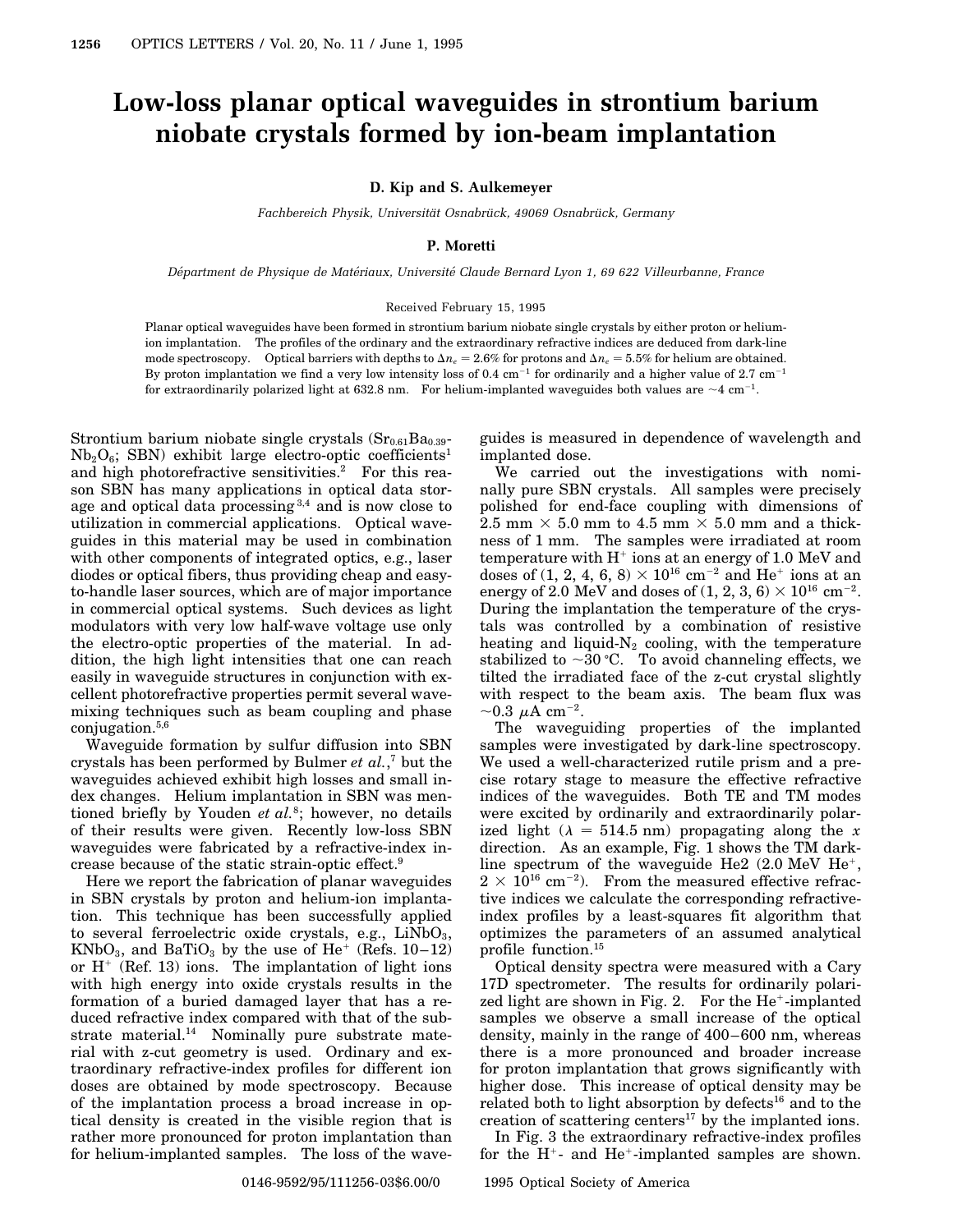

Fig. 1. Dark-line spectrum of the waveguide He2  $(2.0 \text{-MeV He}^+, 2 \times 10^{16} \text{ cm}^{-2})$ . The light polarization is extraordinary (TM modes), and the light propagates along the *x* direction.



Fig. 2. Optical density spectra of implanted z-cut samples (1-mm thickness) for ordinarily polarized light: a, reference crystal (not implanted); b, 2.0-MeV  $He^+$  at a dose of  $6 \times 10^{16}$  cm<sup>-2</sup>; c, d, e, f, 1.0-MeV H<sup>+</sup> at doses of (1, 2, 4,  $8 \times 10^{16}$  cm<sup>-2</sup>, respectively.

The profiles of the ordinary refractive index are quite similar. The waveguide depth for He implantation is  $\sim$ 9.7  $\mu$ m, and for proton implantation  $\sim$ 4.6  $\mu$ m. These values are in fairly good agreement with TRIM18 calculations (9.2 and 4.4  $\mu$ m, respectively). For the highest doses used in this research  $(8 \times 10^{16}$  and  $6 \times 10^{16}$  cm<sup>-2</sup> for H<sup>+</sup> and He<sup>+</sup>, respectively), optical barriers with depths to  $\Delta n_e = 2.6\%$  and  $\Delta n_0 = 2.4\%$ with protons and  $\Delta n_e = 5.5\%$  and  $\Delta n_0 = 4.6\%$  with He are obtained. For the He<sup>+</sup>-implanted waveguides we observe—independently of the light polarization—a strong lowering of the refractive index at the surface, related to the electronic damage process caused by the incident ions that increases with the deposited fluence. There are only small electronic effects for the protonimplanted samples.

The fitted ordinary refractive-index profiles of proton-implanted SBN yield a waveguide depth that increases slightly (from 9.5 to 10.4  $\mu$ m) with the dose. At the moment we are not sure whether this has a physical origin or depends on the parameterized profile function (half Gaussian and half exponential with a plateau at the surface) that has been used for profile fitting. We applied also an inverse WKB method<sup>19</sup> for reconstruction of the profiles. This yields nearly the same profile shapes and the same increasing depths of the implanted barriers.

We measured the loss of waveguides He3  $(He^+,$  $3 \times 10^{16}$  cm<sup>-2</sup>) and H4 (H<sup>+</sup>,  $4 \times 10^{16}$  cm<sup>-2</sup>) by coupling light into and out of the end faces of the samples. The light is focused by microscope lenses (magnifications  $20\times$  and  $40\times$ ) onto the crystal to match the beam to the numerical aperture of the waveguide, and a cylindrical lens in front of the microscope lens ensures small beam divergence inside the sample. The light either is extraordinarily polarized, exciting TM modes, or has ordinary polarization to excite TE modes. Light propagation is along the *x* axis of the samples.

In Fig. 4 the results of the absorption measurements are shown for several laser lines of a He–Ne laser and an Ar-ion laser. To evaluate the measurements we estimated a launch efficiency of 80% (thus taking into account the imperfect aperture matching and crystal edge polishing) and corrected the data for Fresnel reflections. For proton implantation (waveguide H4) we obtained a low loss of 0.7 cm<sup>-1</sup> (0.4 cm<sup>-1</sup>) for ordinarily polarized light and a higher value of  $2.7 \text{ cm}^{-1}$  (2.8 cm<sup>-1</sup>) for extraordinarily polarized light at a wavelength of  $\lambda = 514.5$  nm (632.8 nm). For the He-implanted waveguide He3 no such significant dependence on polarization was found. In this case the losses are  $\sim$ 4 cm<sup>-1</sup>, and the values for extraordinary



Fig. 3. Extraordinary refractive-index profiles of  $He^+$ and  $H^+$ -implanted waveguides upon SBN substrates. The waveguide depth is  $\sim$ 4.6  $\mu$ m for samples and  $\sim$ 9.7  $\mu$ m for  $H^+$  implantations, and the substrate refractive index is  $n_e\,=\,2.330.\quad 2.0\textrm{-MeV He}^+\;\;{\rm and}\;\,(1,\;2,\;3,\;6)\,\times\,10^{16}\;\rm cm^{-2};$ 1.0-MeV H<sup>+</sup> and (2, 4, 8)  $\times$  10<sup>16</sup> cm<sup>-2</sup>.



Fig. 4. Damping coefficients of the waveguides He3  $(2.0 \text{-MeV He}^+, \ \ 3 \times 10^{16} \text{ cm}^{-2})$  and H4  $(1.0 \text{-MeV He}^+, \ \ )$  $4 \times 10^{16}$  cm<sup>-2</sup>) measured by end-face coupling for several laser lines along the *x* direction of the crystal: He3, ordinary  $(O)$  and extraordinary  $\Theta$  polarization; H4, ordinary  $(\Box)$  and extraordinary  $(\blacksquare)$  polarization. All values are corrected for Fresnel reflections, and an efficiency of 80% for the end-face coupling has been assumed.